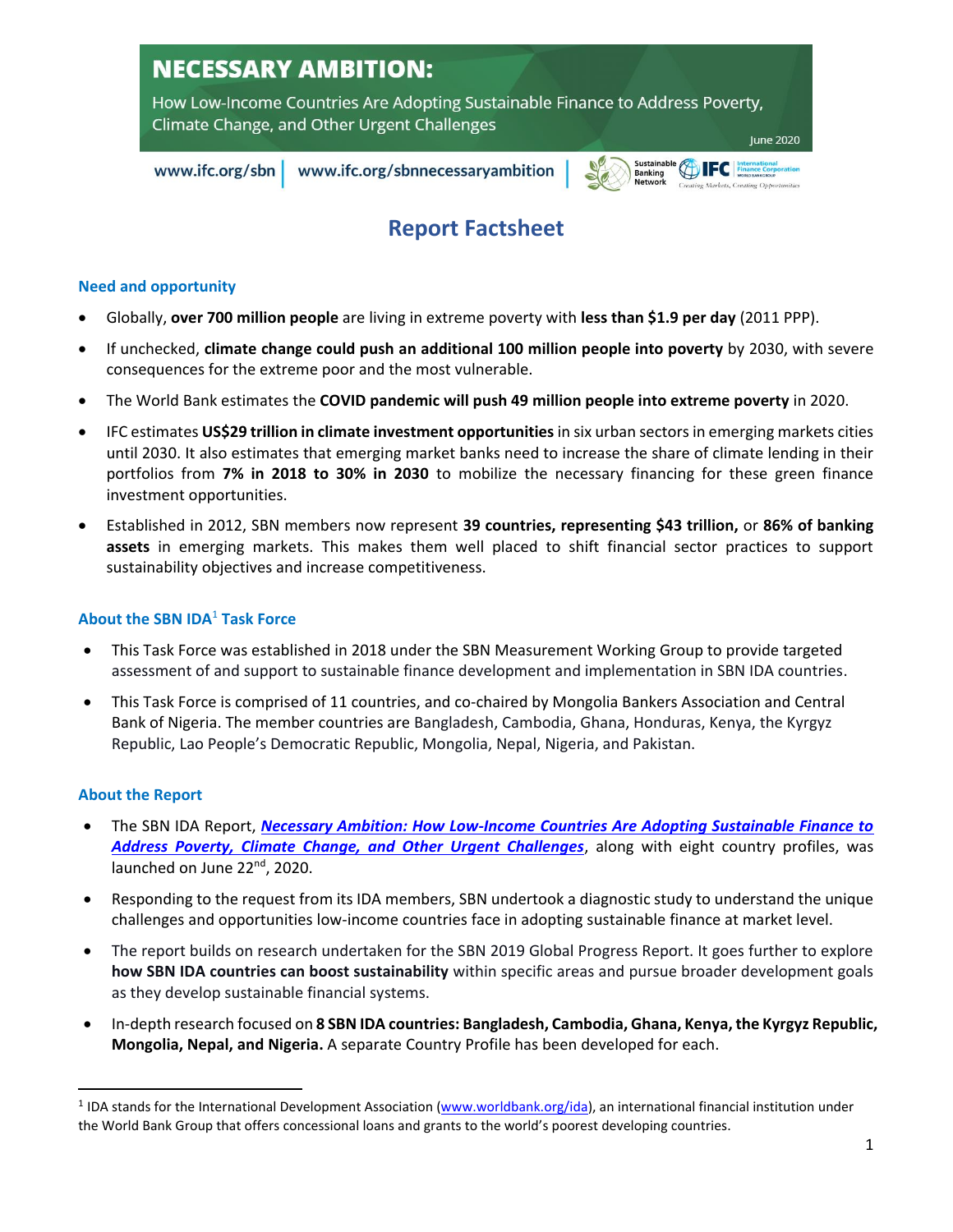



- o **A diagnostic survey and follow-up interviews** with SBN IDA members;
- o **16 case studies**; and
- o Detailed analysis of trends, lessons learned, and innovations in the sustainable finance journeys of **eight SBN IDA countries**
- The report focuses on four specific priorities that have been identified by members as they connect sustainable finance with broader development ambitions: **environmental and social risk management (ESRM) by financial institutions, green finance, financial inclusion, and agriculture & SME finance.**
- The report also proposes **a set of tools to support decisions in developing and implementing sustainable finance roadmaps.** These reflect the practical solutions and innovative approaches tested by IDA countries to develop and implement sustainable finance frameworks in constrained environments. These recommendations can be **applied not only by SBN IDA countries but also by other SBN members** across emerging markets.
- The report confirms the continuous and significant progress made by the poorest countries among the SBN network. It also testifies that **building sustainability into financial systems not only helps manage environmental, social, and climate risks, but also de-risks markets to enable greater investment flows and deepened financial market development.**

## **Key Findings of the SBN IDA Diagnostic Assessment Survey**

- SBN low-income country members have demonstrated **high levels of ambition and good progress in developing sustainable finance**, despite facing **unique constraints** due to the size and maturity of their markets.
- Sustainable finance has emerged as a pathway for IDA countries **to de-risk investments and enable the financial**  flows needed to support climate action and sustainable development. SBN IDA countries recognize that transitioning to sustainable financial systems is critical to their futures.
- **National commitments and pressing environmental and social challenges** have been the **key drivers** for sustainable finance initiatives in SBN IDA countries.
- SBN IDA countries typically select one of **two paths in the initial development of national sustainable finance frameworks: regulator-driven and industry-driven**. Over time there is also a tendency to converge towards public-private partnership to support sustained implementation.
- Despite different paths, SBN IDA members have faced strikingly **similar challenges** on their journeys but have responded creatively to overcome them. These include
	- o Capacity constraints within financial institutions
	- o Limited national expertise to lead and inform the sustainable finance process
	- o A failure by banks to recognize the value of sustainability and prioritize sustainability over short-term profits
	- o A wariness among banks of additional regulatory burdens from aligning with sustainable finance frameworks.
- SBN IDA members' **top priorities for future action are I) promoting green finance**, such as green bonds and green loans, ii) developing sustainable finance roadmaps, and iii) supporting implementation.
- Key ongoing challenges include **capacity building** and **creating a supportive enabling environment.**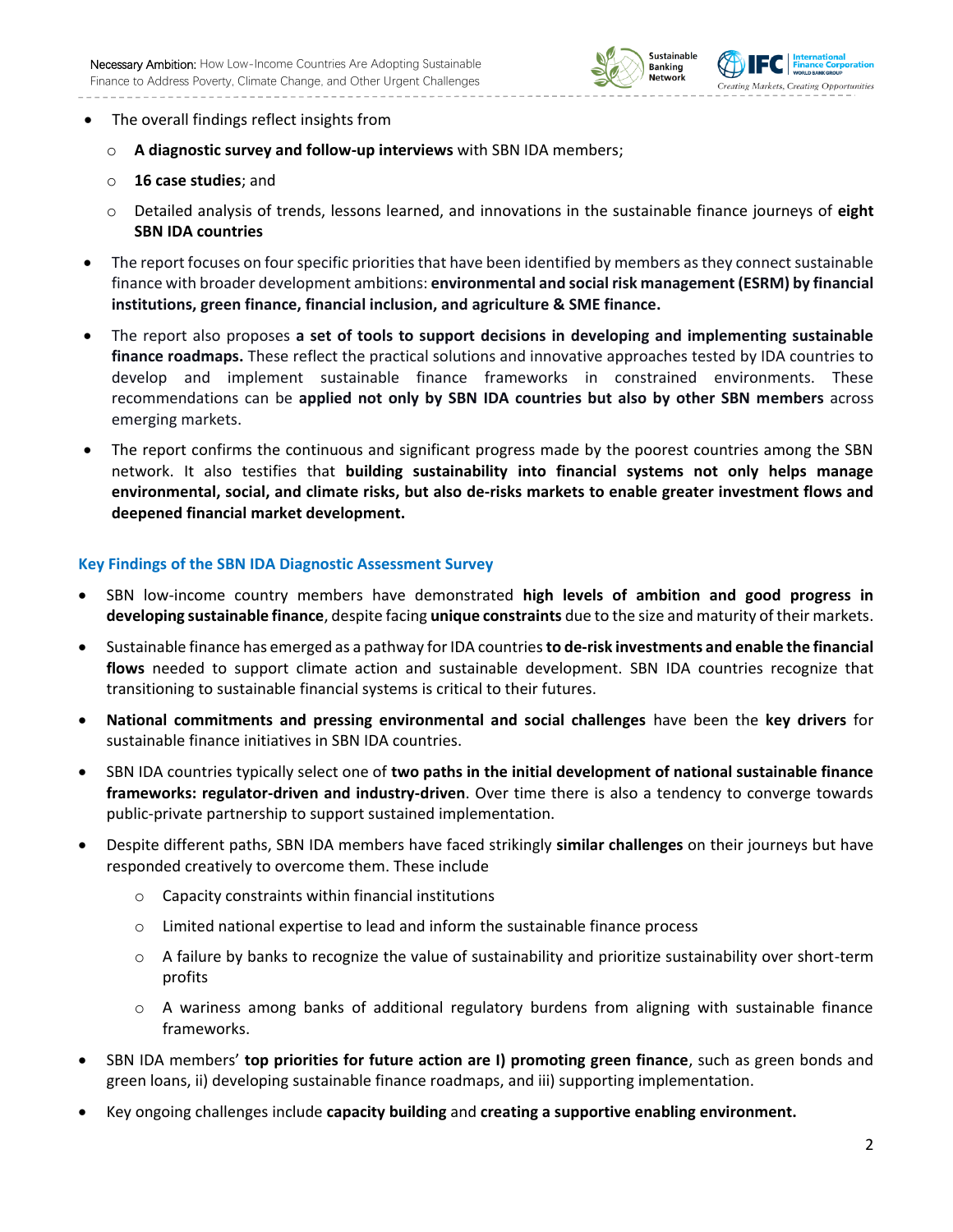



• These key findings are also reflected in the in-depth analysis of the **eight country profiles**.

## **Lessons to support implementation in the Four Priority Areas**

- The report offers lessons learned in the four priority areas identified by members:
	- o **environmental and social risk management (ESRM) by financial institutions**
	- o **green finance**
	- o **financial inclusion, and**
	- o **agriculture & SME finance.**
- The good practices in these key areas are supported by **16 case studies** from IDA countries.
- Lessons for developing and promoting **ESRM by financial institutions:**
	- o Draw on international resources and experience.
	- $\circ$  Stakeholder engagement can help create a policy that is adapted and accepted.
	- o Build an ESRM policy over time to enable stakeholders to adapt progressively.
- Lessons learned for promoting **green finance**:
	- o Plan for broad stakeholder engagement to help create well-tailored policies, definitions, and standards.
	- o Support banks with additional guidance to build capacity.
	- o Draw on international support and resources where possible.
- Lessons learned for **integrating sustainable finance and financial inclusion**:
	- o Integrate supply-side measures alongside sustainable finance mandates to boost support for financial inclusion.
	- o Combine outreach, communication, and education efforts for sustainable finance with efforts to increase financial literacy and awareness.
- Lesson learned for **integrating sustainable finance and agriculture & SME finance:**
	- o Set minimum investment targets or targeted credit schemes to promote green activities within the agricultural and SME sectors.
	- o Leverage sustainable finance initiatives to upgrade key systems and implement initiatives to support financing to key sectors.
	- o Integrate sustainability into traditional support approaches for SMEs.

## **Initial Tools for Sustainable Finance Development and Implementation**

- A set of **initial high-level planning tools** were developed based on the findings of the SBN IDA Country Diagnostic Assessment and the Eight Country Profiles. They reflect solutions and **approaches tested by IDA countries** to develop and implement sustainable finance frameworks.
- These recommendations **can be applied not only by SBN IDA countries, but also other SBN members and all emerging economies** looking to develop sustainable finance frameworks and embed them in national financial systems.